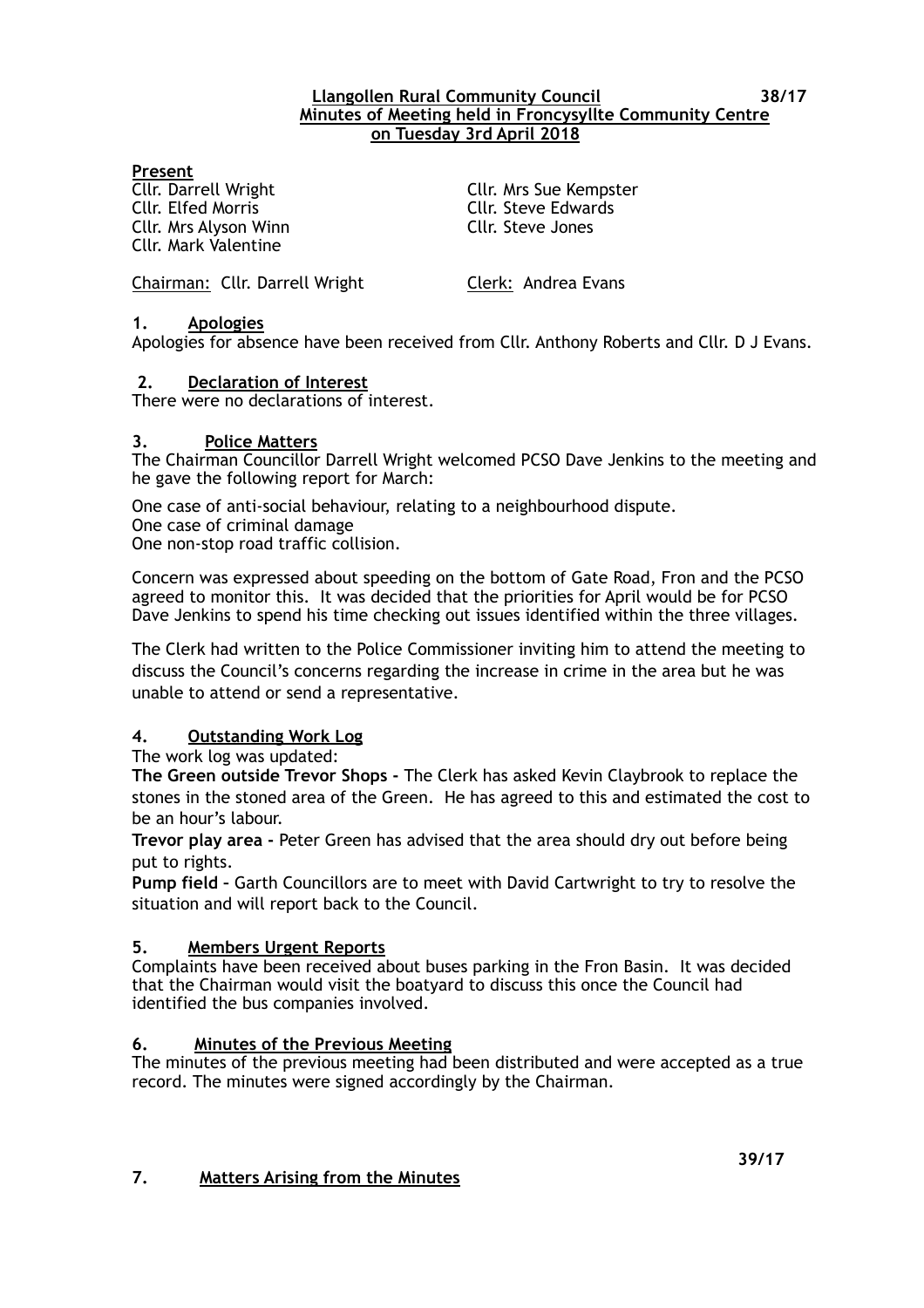The Clerk has written to the Head of Housing and Economic Development at WCBC to complain about the closure of Reads car park and its effect on the community. A reply has been received outlining the plans for the area, and this was read out to Councillors.

#### **8. Planning**

Display of various advertisements (included as part of wider signage scheme across the site)

**Trevor Basin off Station Road Trevor Llangollen P/2018/0028 GRANTED** 

Demolition of garage and erection of new garage together with covered area to rear for recreational purposes

#### **Lynwood Station Road Trevor Wrexham P/2018/0104 GRANTED**

Parking and operation of 1 No. private hire vehicle **Erw Wen Station Road Trevor Wrexham P/2018/0128 GRANTED** 

Notification of proposed works to trees within Pontcysyllte Aqueduct Conservation Area (immediately in front of Bridge End Cottage) to include: removal of 5 no. trees (2 Cherry, 1 Hazel, 1 Dead Pine, 1 Birch). Further 5 no. trees of small stature, poor form and condition, due to inappropriate past management, to also be removed and the pruning back to main stems 2 no. elongated diagonal primary limbs from two retained trees (1 Birch and 1 Cherry)

**Bridge End Cottage, Pontcysyllte, Llangollen P/2018/0156 GRANTED** 

Two-storey extension to dwelling **Dee View Methodist Hill Froncysyllte Llangollen P/2018/0198 PENDING** 

Conversion of Dwelling

**Cross Shop Holyhead Road Froncysyllte Wrexham P/2018/0218 PENDING**

# **9. Correspondence**

**WCBC** 

Kingdom Monthly Report Feb 2018 Invitation to the Mayor's Charity Evening on 18th May 2018 Local Development Plan (2013-2028) Consultation

### **One Voice Wales**

One Voice Wales/SLCC Joint Conference – 16th May 2018 Training courses April 2018 Came & Company Local Council Insurance sponsorship of 'One Voice Wales' Strengthening Local Government Green Paper Consultation Document Active Spaces Grant Programme Consultation: Creating a Parliament for Wales Motions for 2018 Annual General Meeting

# **SLCC**

One Voice Wales/SLCC Joint Conference – 16th May 2018 GDPR Checklist

### **Wales Audit Office**

Financial Management and Governance in Local Councils 2016-17 Survey

### **40/17**

**Independent Remuneration Panel for Wales**  Discussion event for Clerks – 9th May 2018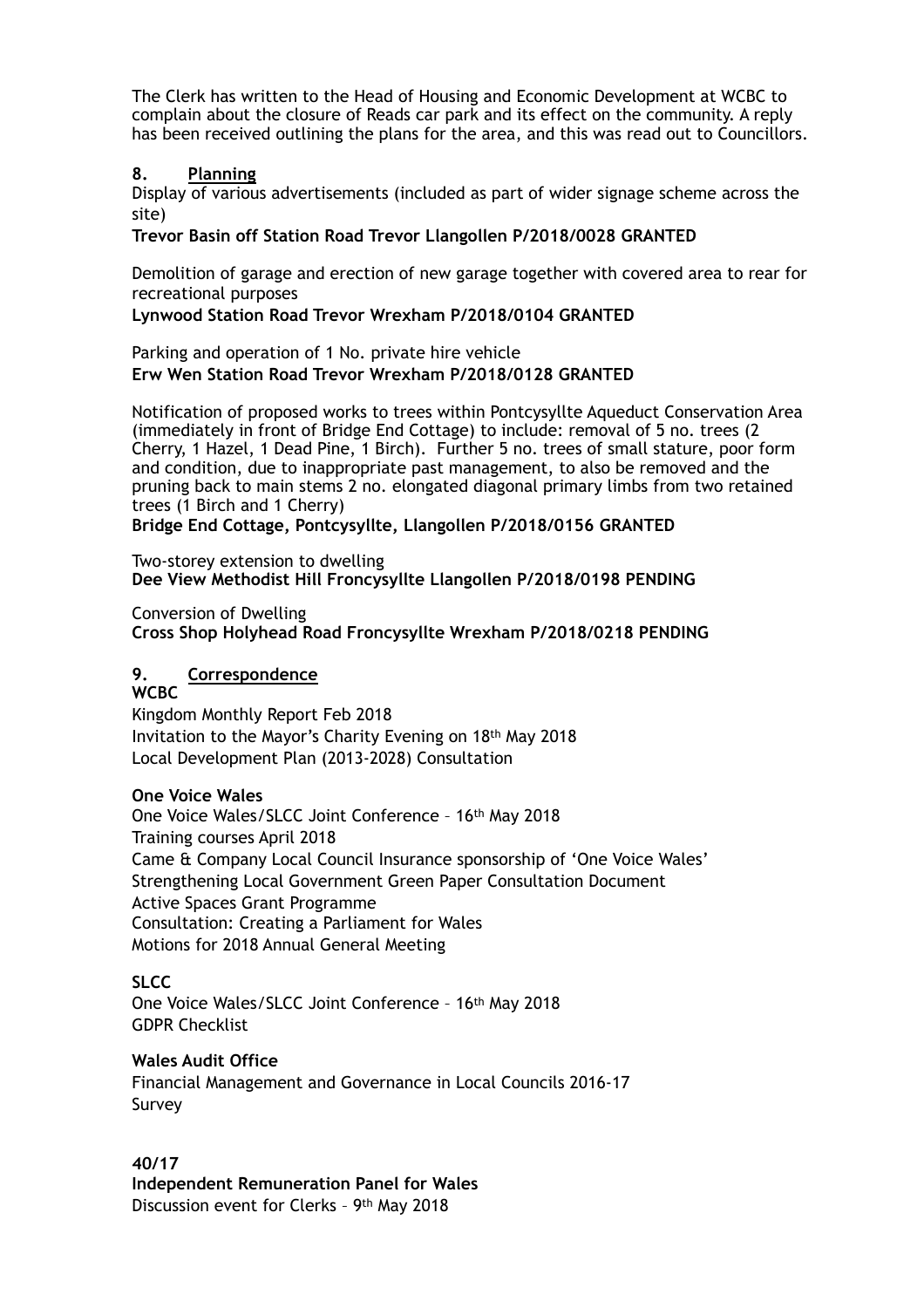**NALC**  A GDPR Toolkit for local councils

**Planning Aid Wales**  Newsletter March 2018

# **Information Commissioners Office**

Conducting privacy impact assessments code of practice

# **Microshade Business Consultants**

GDPR compliant packages

# **AVOW**

Introduction of the new BME Skill Project Officer

## **Age Alliance Wales**

Age Cymru and Age Alliance Wales Focus Group – 9th April 2018 Wrexham

## **Elancity**

Evolis Radar Speed Sign

The correspondence was made available for perusal by Councillors, and hard copies or email copies can be provided on request.

## **10. Footpaths & Roadways**

It was reported that the handrail near the Oerog steps stile on the footpath through Trevor Hall Farm had come down. The Clerk would contact WCBC to ask them to fix the rail.

# **11. Projects 2017/2018**

Nothing to report

### **12. Community Agent**

The Community Agent has arranged meetings with Doctors' practices, and has met with neighbouring agents to share information. She has attended the launch of MIND in Wrexham, and made contact with some local groups. Unfortunately there have been no referrals as yet.

The Community Agent would like to organise a Coffee Morning in Fron and one in Trevor to engage with the Community to discuss the needs of residents. Councillors decided that it would be best to advertise the events in the next Community Newsletter, and to hold them after it is published. Councillors suggested that the Community Agent visits local groups such as the Darby and Joan Club in Fron, the Bingo Group in Trevor and the Mothers Union at the Church to introduce herself and meet with residents. The Clerk was asked to assess if there were funds in the grant to provide a budget for community engagement events.

The Council has received notification from WCBC that they have secured funding to extend the contract for a further 12 month period, until 30th November 2019. They will continue to work to identify solutions to secure more permanent funding.

### **41/17**

# **13. Meetings / Training**

It was decided that the Clerk would attend the SLCC/OVW Joint Conference on 16<sup>th</sup> May 2018 and also the IRP for Wales meeting on 9th May 2018.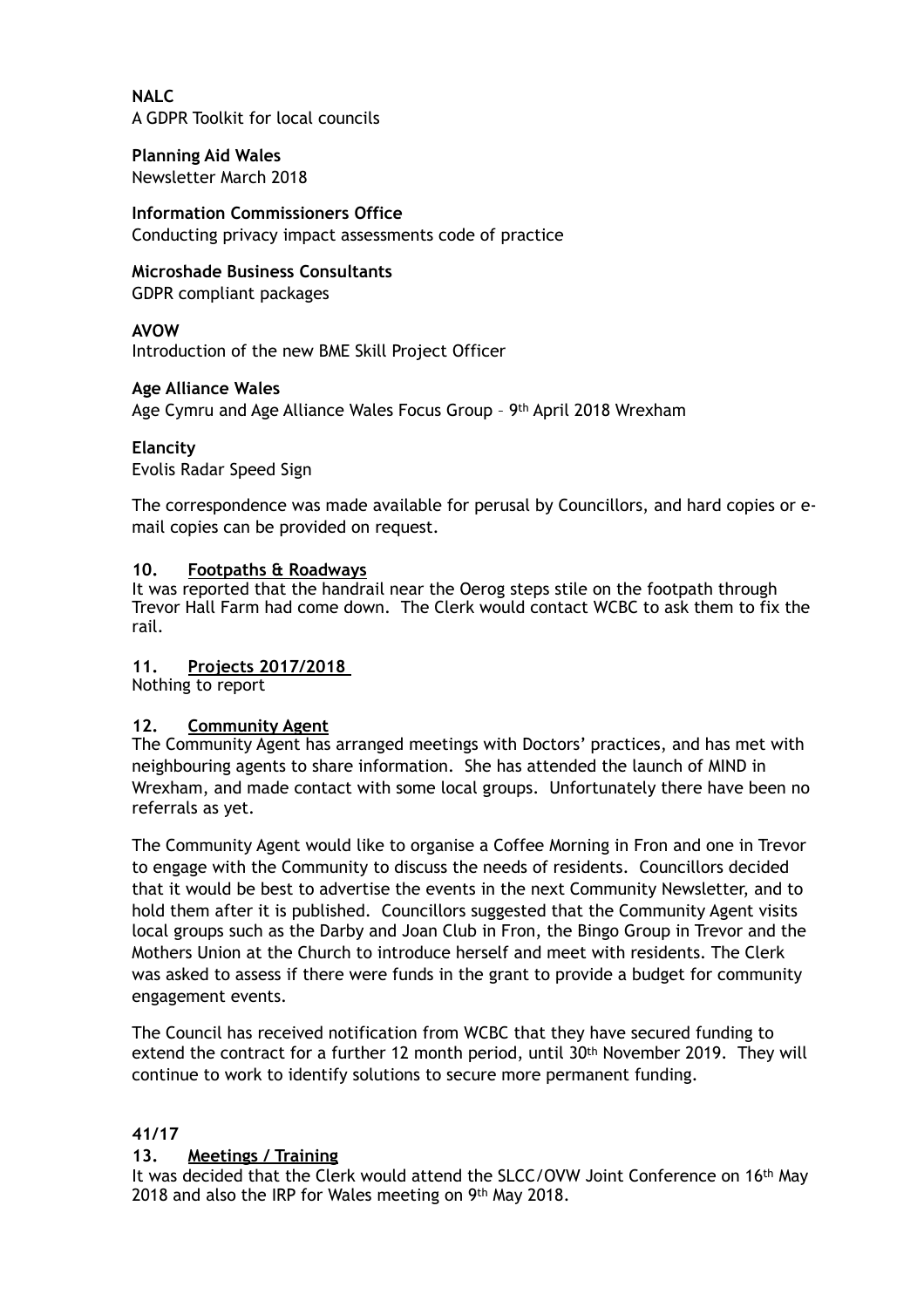# **14. Noddfa Cemetery**

The Risk Assessment for the Cemetery would be scheduled during April 2018.

The Clerk has sent a letter to the Welsh Government to confirm that the Council ratified the 'Memorandum of Understanding' between the Welsh Government, the WLGA and One Voice Wales, signed 23rd November 2017, to end burial and cremation fees for children (under 18).

## **15. Playgrounds**

It was decided to accept the quotation received from P Green for ground-care of the playgrounds.

The Clerk had received notification from WCBC that following an inspection on the multi-unit at the Fron Community Centre, it had been identified that the wooden beam on the 'Wobbly Bridge' needed replacing. This was costed at £360.00 with WCBC.Peter Green has inspected the unit, sourced the wooden beam from A E Evans of Overton (free of charge) and is about to replace it.

Regarding the picnic bench at George Avenue Play area, WCBC have replaced the wood on the table-top of the picnic bench.

## **16. Policies**

After consideration the Council decided to re-adopt the following policies: Code of Conduct WCBC; Standing Orders; Risk Assessment Policy; Financial Regulations; Investment Strategy; Annual Budget (Precept); Data Protection Policy; Social Media Policy; and Freedom of Information Policy**.** 

It was decided to review the policy on Councillors mileage and subsistence allowances to ensure that it includes the current Local Government rates. It was last reviewed in 2013.

# **17. Newsletter**

Publication dates for the Newsletter were discussed, and it was decided to publish at the end of June, mid Sept and at the end of November.

### **18. Risk Assessments**

The risk assessment of seats has been carried out, and the risk assessment for Street Furniture will be carried out during April 2018.

### **19. Finance**

The clerk provided copies of the accounts as at end of March 2018, including receipts for 2017/18, a bank reconciliation, and budget monitoring of income and expenditure against the budget/precept.

A remittance advice has been received from WCBC for the £1500 donation from last years 'Underneath the Arches' event.

The following payments were authorised:

| Chairman<br>Baldwin's (Oswestry) Ltd<br>Peter Green | 102039<br>102040<br>102041 | £300.00<br>£482.40<br>£240.00 |
|-----------------------------------------------------|----------------------------|-------------------------------|
| 42/17                                               |                            |                               |
| P Ankers                                            | 102042                     | £100.00                       |
| A Evans                                             | 102043                     | £20.52                        |
| P Ankers                                            | 102044                     | £300.00                       |